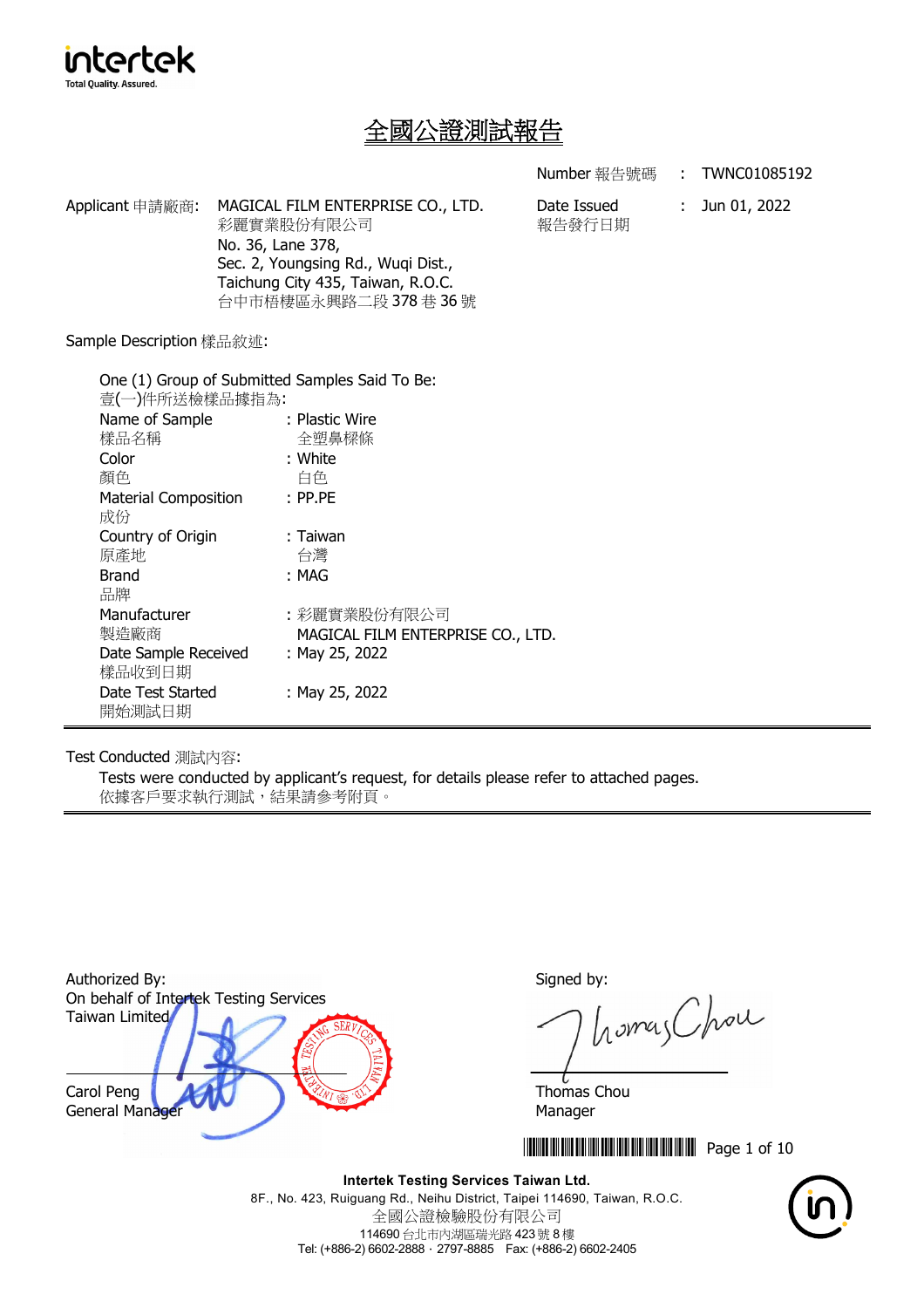

#### Test Conducted 測試內容 :

### Test Result Summary:

測試結果 :

| <b>Test Item</b><br>測試項目                 | <u>Unit</u><br>單位 | <b>Test Method</b><br>測試方法                                                                                                                                                                                                                                                       | <b>Result</b><br>結果<br>Submitted samples<br>送檢樣品 | RL             |
|------------------------------------------|-------------------|----------------------------------------------------------------------------------------------------------------------------------------------------------------------------------------------------------------------------------------------------------------------------------|--------------------------------------------------|----------------|
| Heavy Metal 重金屬                          |                   |                                                                                                                                                                                                                                                                                  |                                                  |                |
| Cadmium (Cd) Content<br>鎘含量              | ppm               | With reference to IEC 62321-<br>5: 2013, by microwave or acid<br>digestion and determined by<br>ICP-OES.<br>參考 IEC 62321-5: 2013, 以微<br>波或酸液消化法消化樣品並用<br>感應耦合電漿原子發射光譜儀<br>分析。                                                                                                    | <b>ND</b>                                        | $\overline{2}$ |
| Lead (Pb) Content<br>鉛含量                 | ppm               | With reference to IEC 62321-<br>5: 2013, by microwave or acid<br>digestion and determined by<br>ICP-OES.<br>參考 IEC 62321-5: 2013, 以微<br>波或酸液消化法消化樣品並用<br>感應耦合電漿原子發射光譜儀<br>分析。                                                                                                    | <b>ND</b>                                        | $\overline{2}$ |
| Mercury (Hg) Content<br>汞含量              | ppm               | With reference to IEC 62321-<br>4:2013+AMD1:2017, by<br>microwave or acid digestion<br>and determined by ICP-OES.<br>參考 IEC 62321-<br>4:2013+AMD1:2017, 以微波<br>或酸液消化法消化樣品並用感<br>應耦合電漿原子發射光譜儀分<br>析。                                                                              | <b>ND</b>                                        | $\overline{2}$ |
| Chromium VI $(Cr^{6+})$ Content<br>六價鉻含量 | ppm               | With reference to IEC 62321-<br>7-2: 2017, organic solvent was<br>used to dissolve or swell<br>sample matrix, followed by<br>alkaline digestion and<br>determined by UV-Vis<br>Spectrophotometer.<br>參考 IEC 62321-7-2:2017, 以<br>有機溶劑溶解或使樣品基質膨<br>脹,再進行鹼液消化,用紫外<br>光-可見光分光光度計分析。 | <b>ND</b>                                        | 8              |

## **THEFTH AND AND ALL Page 2 of 10**

**Intertek Testing Services Taiwan Ltd.**

8F., No. 423, Ruiguang Rd., Neihu District, Taipei 114690, Taiwan, R.O.C. 全國公證檢驗股份有限公司 114690 台北市內湖區瑞光路 423 號 8 樓 Tel: (+886-2) 6602-2888.2797-8885 Fax: (+886-2) 6602-2405

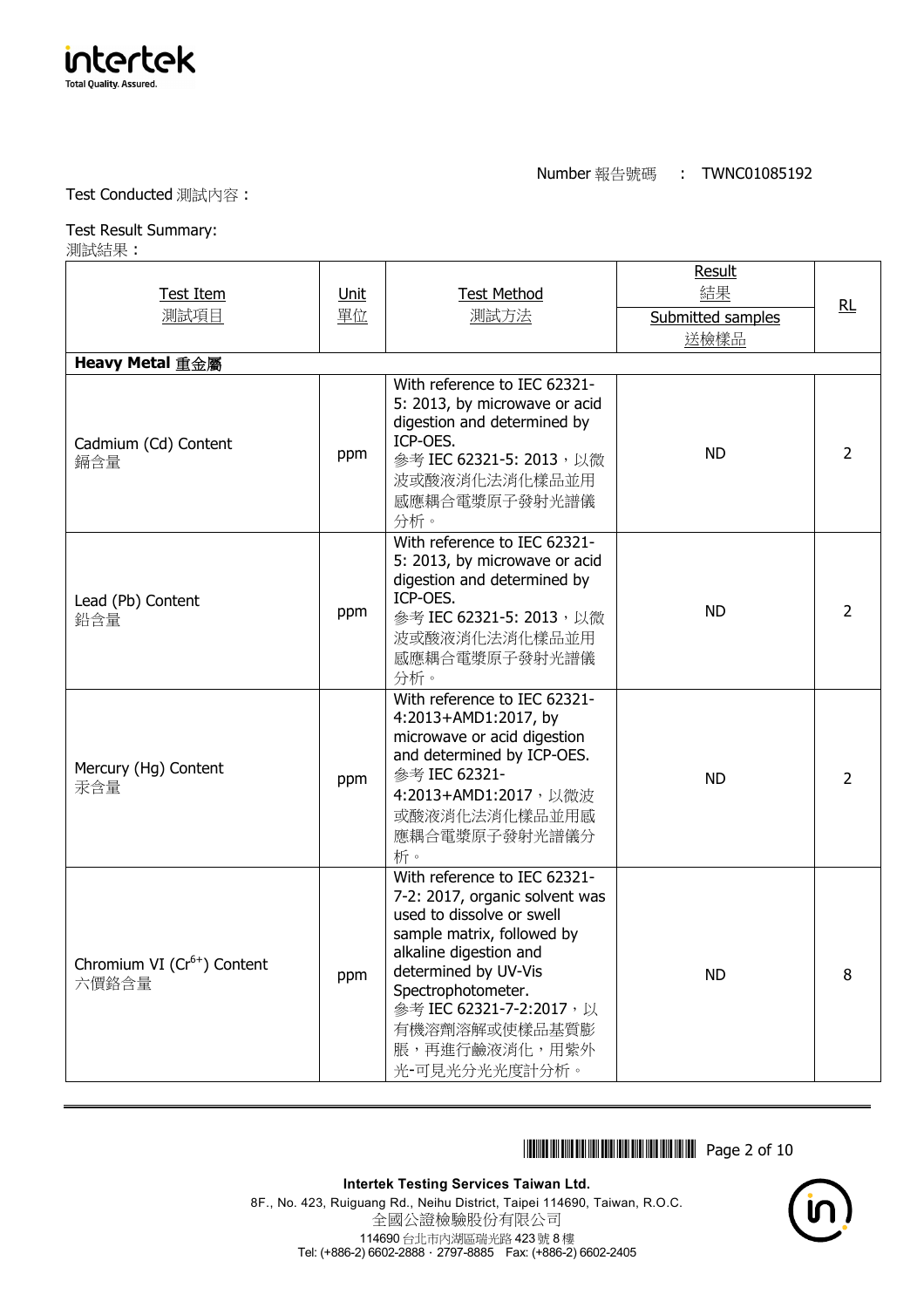

Test Conducted 測試內容 :

| <b>Test Item</b><br>測試項目                              | Unit<br>單位 | <b>Test Method</b><br>測試方法                                                                                                                                                                                                             | <b>Result</b><br>結果<br>Submitted samples<br>送檢樣品 | RL |
|-------------------------------------------------------|------------|----------------------------------------------------------------------------------------------------------------------------------------------------------------------------------------------------------------------------------------|--------------------------------------------------|----|
| Polybrominated Biphenyls 多溴聯苯 (PBBs)                  |            |                                                                                                                                                                                                                                        |                                                  |    |
| Monobrominated Biphenyls<br>(MonoBB)<br>單溴聯苯          | ppm        | With reference to IEC 62321-<br>6: 2015, by solvent extraction<br>and determined by GC-MS and<br>further HPLC-DAD confirmation<br>when necessary.<br>參考 IEC 62321-6: 2015, 以溶<br>劑萃取並用氣相層析質譜儀分<br>析,必要時會以高效液相層析<br>儀光二極體陣列偵測儀進行確<br>認。 | <b>ND</b>                                        | 5  |
| Dibrominated Biphenyls<br>(DiBB)<br>二溴聯苯              | ppm        |                                                                                                                                                                                                                                        | <b>ND</b>                                        | 5  |
| <b>Tribrominated Biphenyls</b><br>(TriBB)<br>三溴聯苯     | ppm        |                                                                                                                                                                                                                                        | <b>ND</b>                                        | 5  |
| <b>Tetrabrominated Biphenyls</b><br>(TetraBB)<br>四溴聯苯 | ppm        |                                                                                                                                                                                                                                        | <b>ND</b>                                        | 5  |
| Pentabrominated Biphenyls<br>(PentaBB)<br>五溴聯苯        | ppm        |                                                                                                                                                                                                                                        | <b>ND</b>                                        | 5  |
| <b>Hexabrominated Biphenyls</b><br>(HexaBB)<br>六溴聯苯   | ppm        |                                                                                                                                                                                                                                        | <b>ND</b>                                        | 5  |
| Heptabrominated Biphenyls<br>(HeptaBB)<br>七溴聯苯        | ppm        |                                                                                                                                                                                                                                        | <b>ND</b>                                        | 5  |
| <b>Octabrominated Biphenyls</b><br>(OctaBB)<br>八溴聯苯   | ppm        |                                                                                                                                                                                                                                        | <b>ND</b>                                        | 5. |
| Nonabrominated Biphenyls<br>(NonaBB)<br>九溴聯苯          | ppm        |                                                                                                                                                                                                                                        | <b>ND</b>                                        | 5  |
| Decabrominated Biphenyl<br>(DecaBB)<br>十溴聯苯           | ppm        |                                                                                                                                                                                                                                        | <b>ND</b>                                        | 5  |

**THEFTH AND AND AN INCOMENTA** Page 3 of 10

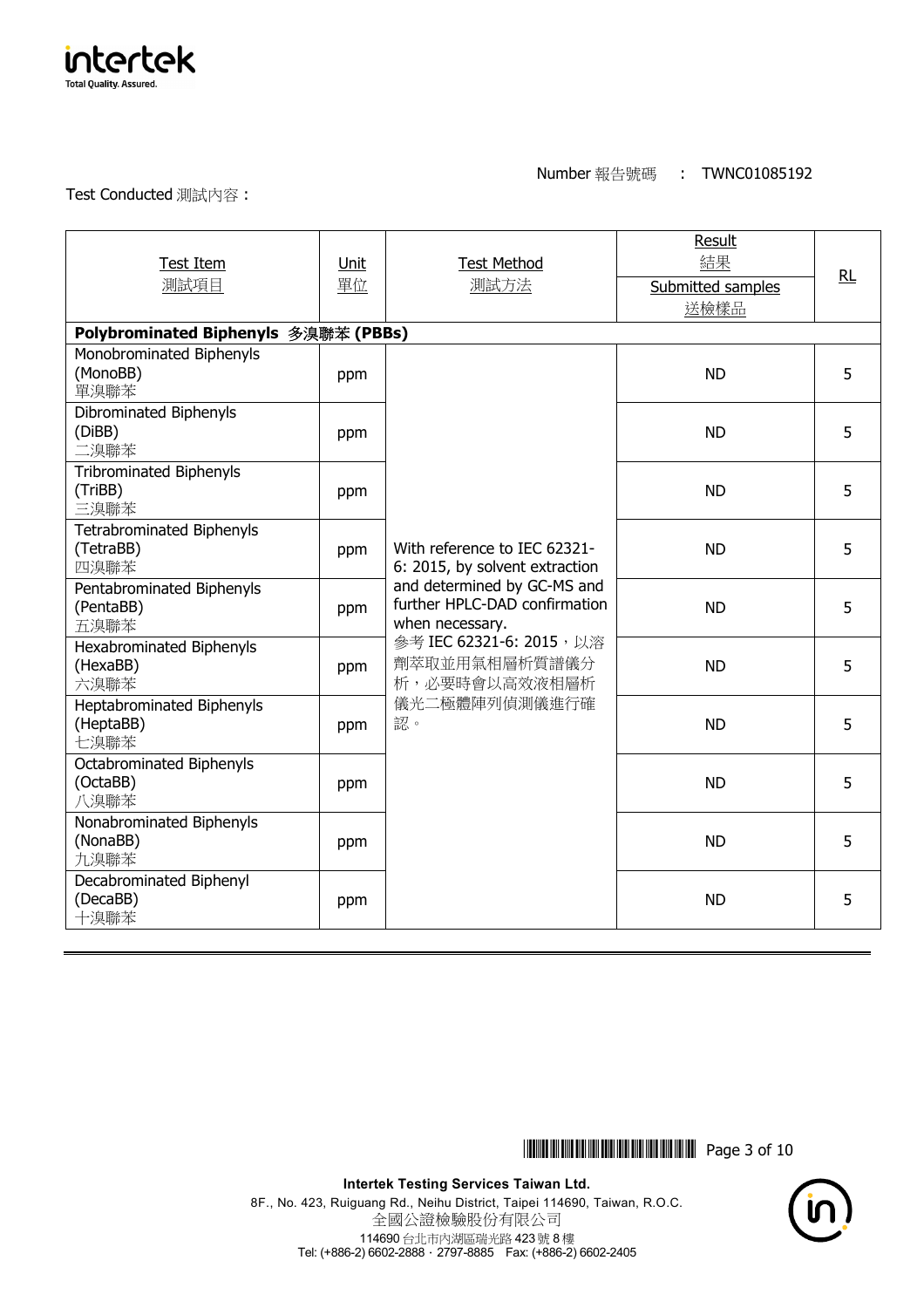

Test Conducted 測試內容 :

| Test Item<br>測試項目                                         | Unit<br>單位 | <b>Test Method</b><br>測試方法                                                                                                                                                                                                             | Result<br>結果<br>Submitted samples<br>送檢樣品 | RL |
|-----------------------------------------------------------|------------|----------------------------------------------------------------------------------------------------------------------------------------------------------------------------------------------------------------------------------------|-------------------------------------------|----|
| Polybrominated Diphenyl Ethers 多溴聯苯醚 (PBDEs)              |            |                                                                                                                                                                                                                                        |                                           |    |
| Monobrominated Diphenyl Ethers<br>(MonoBDE)<br>單溴聯苯醚      | ppm        |                                                                                                                                                                                                                                        | <b>ND</b>                                 | 5  |
| Dibrominated Diphenyl Ethers<br>(DiBDE)<br>二溴聯苯醚          | ppm        |                                                                                                                                                                                                                                        | <b>ND</b>                                 | 5  |
| <b>Tribrominated Diphenyl Ethers</b><br>(TriBDE)<br>三溴聯苯醚 | ppm        | With reference to IEC 62321-<br>6: 2015, by solvent extraction<br>and determined by GC-MS and<br>further HPLC-DAD confirmation<br>when necessary.<br>參考 IEC 62321-6: 2015, 以溶<br>劑萃取並用氣相層析質譜儀分<br>析,必要時會以高效液相層析<br>儀光二極體陣列偵測儀進行確<br>認。 | <b>ND</b>                                 | 5  |
| Tetrabrominated Diphenyl Ethers<br>(TetraBDE)<br>四溴聯苯醚    | ppm        |                                                                                                                                                                                                                                        | <b>ND</b>                                 | 5  |
| Pentabrominated Diphenyl Ethers<br>(PentaBDE)<br>五溴聯苯醚    | ppm        |                                                                                                                                                                                                                                        | <b>ND</b>                                 | 5  |
| Hexabrominated Diphenyl Ethers<br>(HexaBDE)<br>六溴聯苯醚      | ppm        |                                                                                                                                                                                                                                        | <b>ND</b>                                 | 5  |
| Heptabrominated Diphenyl Ethers<br>(HeptaBDE)<br>七溴聯苯醚    | ppm        |                                                                                                                                                                                                                                        | <b>ND</b>                                 | 5  |
| Octabrominated Diphenyl Ethers<br>(OctaBDE)<br>八溴聯苯醚      | ppm        |                                                                                                                                                                                                                                        | <b>ND</b>                                 | 5  |
| Nonabrominated Diphenyl Ethers<br>(NonaBDE)<br>九溴聯苯醚      | ppm        |                                                                                                                                                                                                                                        | <b>ND</b>                                 | 5  |
| Decabrominated Diphenyl Ether<br>(DecaBDE)<br>十溴聯苯醚       | ppm        |                                                                                                                                                                                                                                        | <b>ND</b>                                 | 5  |

**\*THEFTH AND IN STATE OF 10** 

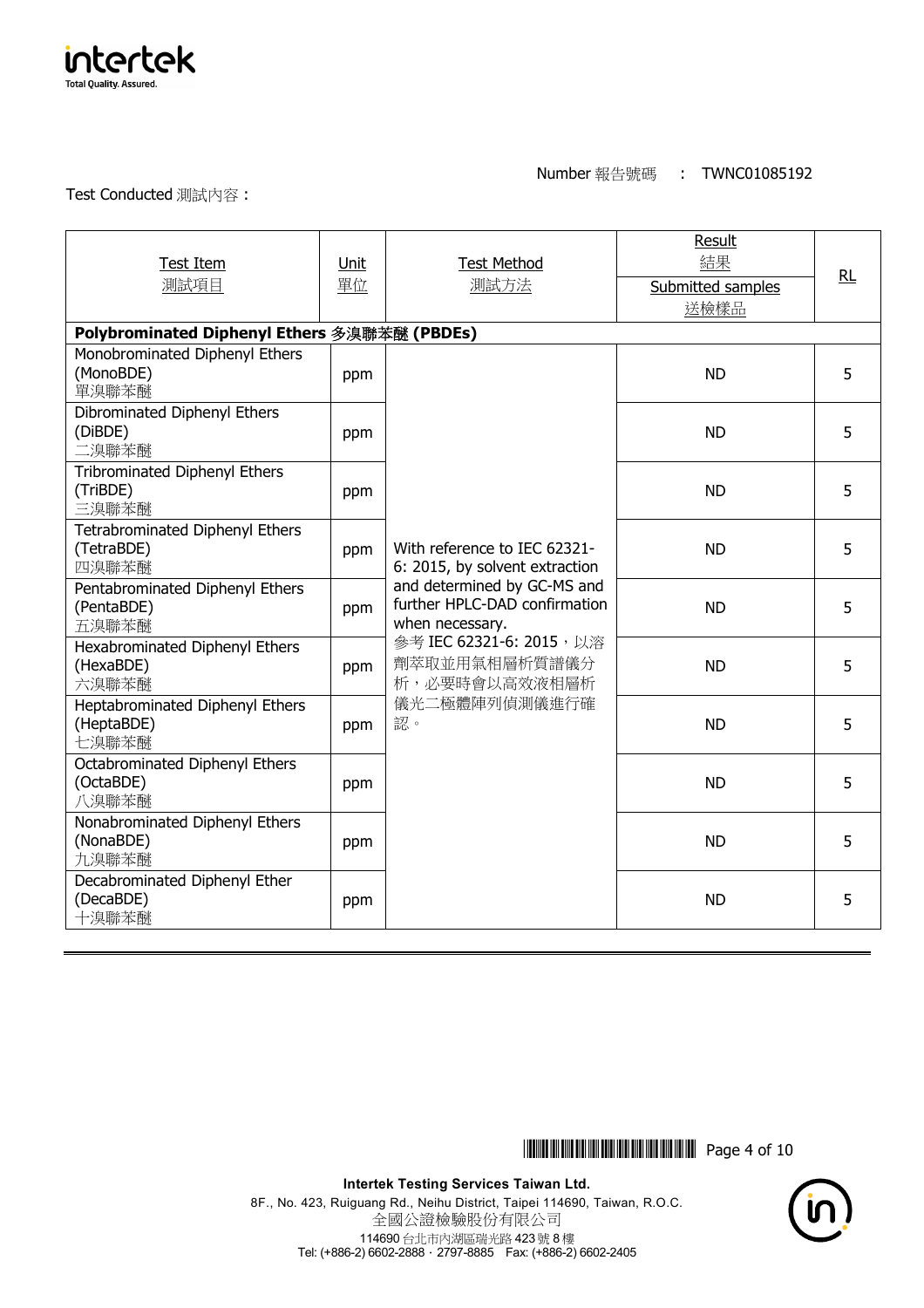

Test Conducted 測試內容 :

| <b>Test Item</b><br>測試項目                              | Unit<br>單位 | <b>Test Method</b><br>測試方法                                                                                                                  | Result<br>結果<br>Submitted samples<br>送檢樣品 | RL |
|-------------------------------------------------------|------------|---------------------------------------------------------------------------------------------------------------------------------------------|-------------------------------------------|----|
| Phthalates 鄰苯二甲酸酯                                     |            |                                                                                                                                             |                                           |    |
| Di-(2-ethylhexyl) Phthalate (DEHP)<br>鄰苯二甲酸二(2-乙基己基)酯 | ppm        | With reference to IEC 62321-<br>8:2017, by solvent extraction<br>and determined by GC-MS.<br>參考 IEC 62321-8:2017, 以溶<br>劑萃取並用氣相層析質譜儀分<br>析。 | <b>ND</b>                                 | 50 |
| Dibutyl Phthalate (DBP)<br>鄰苯二甲酸二丁酯                   | ppm        |                                                                                                                                             | <b>ND</b>                                 | 50 |
| Benzyl Butyl Phthalate (BBP)<br>鄰苯二甲酸苯基丁酯             | ppm        |                                                                                                                                             | <b>ND</b>                                 | 50 |
| Diisobutyl Phthalate (DIBP)<br>鄰苯二甲酸二異丁酯              | ppm        |                                                                                                                                             | <b>ND</b>                                 | 50 |
|                                                       |            |                                                                                                                                             |                                           |    |

備註:

Remarks: ppm = Parts per million based on weight of tested sample = mg/kg

百萬分之一,依據測試樣品重量計算 = 毫克/公斤

ND = Not detected 未檢測出

 RL = Reporting limit, quantitation limit of analyte in sample 報告極限,測試樣品之定量偵測極限

| Responsibility of Chemist: Melody Lee/ Vita Fu<br>分析人員: | 李若芸/ 傅思潔                       |
|---------------------------------------------------------|--------------------------------|
| Date Sample Received<br>樣品收件日期                          | : May 25, 2022                 |
| <b>Test Period</b><br>樣品測試期間                            | : May 25, 2022 to Jun 01, 2022 |

\*THJ1085192\* Page 5 of 10

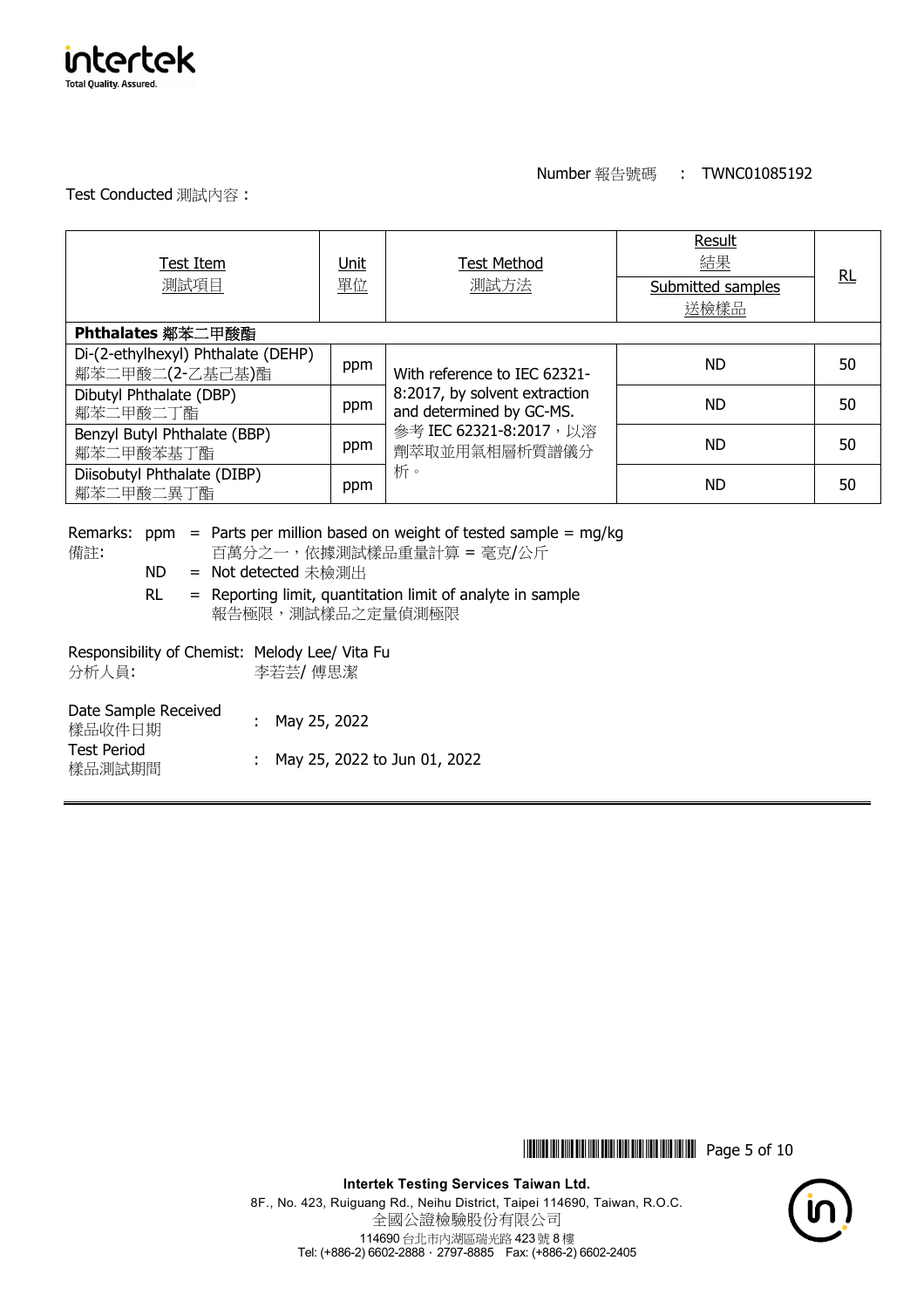

Test Conducted 測試內容 :

intertek **Total Quality, Assured.** 

| <b>RoHS Limit</b>                                                                                        |                    |  |
|----------------------------------------------------------------------------------------------------------|--------------------|--|
| 限值                                                                                                       |                    |  |
| <b>Restricted Substances</b>                                                                             | Limits             |  |
| 限用物質                                                                                                     | 限值                 |  |
| Cadmium (Cd) content 鎘含量                                                                                 | $0.01\%$ (100 ppm) |  |
| Lead (Pb) content 鉛含量                                                                                    | $0.1\%$ (1000 ppm) |  |
| Mercury (Hg) content 汞含量                                                                                 | $0.1\%$ (1000 ppm) |  |
| Chromium VI (Cr <sup>6+</sup> ) content 六價鉻含量                                                            | $0.1\%$ (1000 ppm) |  |
| Polybrominated Biphenyls (PBBs) 多溴聯苯                                                                     | $0.1\%$ (1000 ppm) |  |
| Polybrominated Diphenyl Ethers (PBDEs)多溴聯苯醚                                                              | $0.1\%$ (1000 ppm) |  |
| Di(2-ethylhexyl) Phthalate (DEHP) 鄰苯二甲酸二(2-乙基己基)酯                                                        | $0.1\%$ (1000 ppm) |  |
| Dibutyl Phthalate (DBP) 鄰苯二甲酸二丁酯                                                                         | $0.1\%$ (1000 ppm) |  |
| Benzyl Butyl Phthalate (BBP) 鄰苯二甲酸苯基丁酯                                                                   | $0.1\%$ (1000 ppm) |  |
| Diisobutyl Phthalate (DIBP) 鄰苯二甲酸二異丁酯                                                                    | $0.1\%$ (1000 ppm) |  |
| The limits were quoted from Annex II of 2011/65/EU and Amendment (EU) 2015/863 for homogeneous material. |                    |  |

本限值是依據歐盟指令 2011/65/EU 及其更新指令(EU) 2015/863 之附錄二針對均質材質所訂定。

\*THJ1085192\* Page 6 of 10

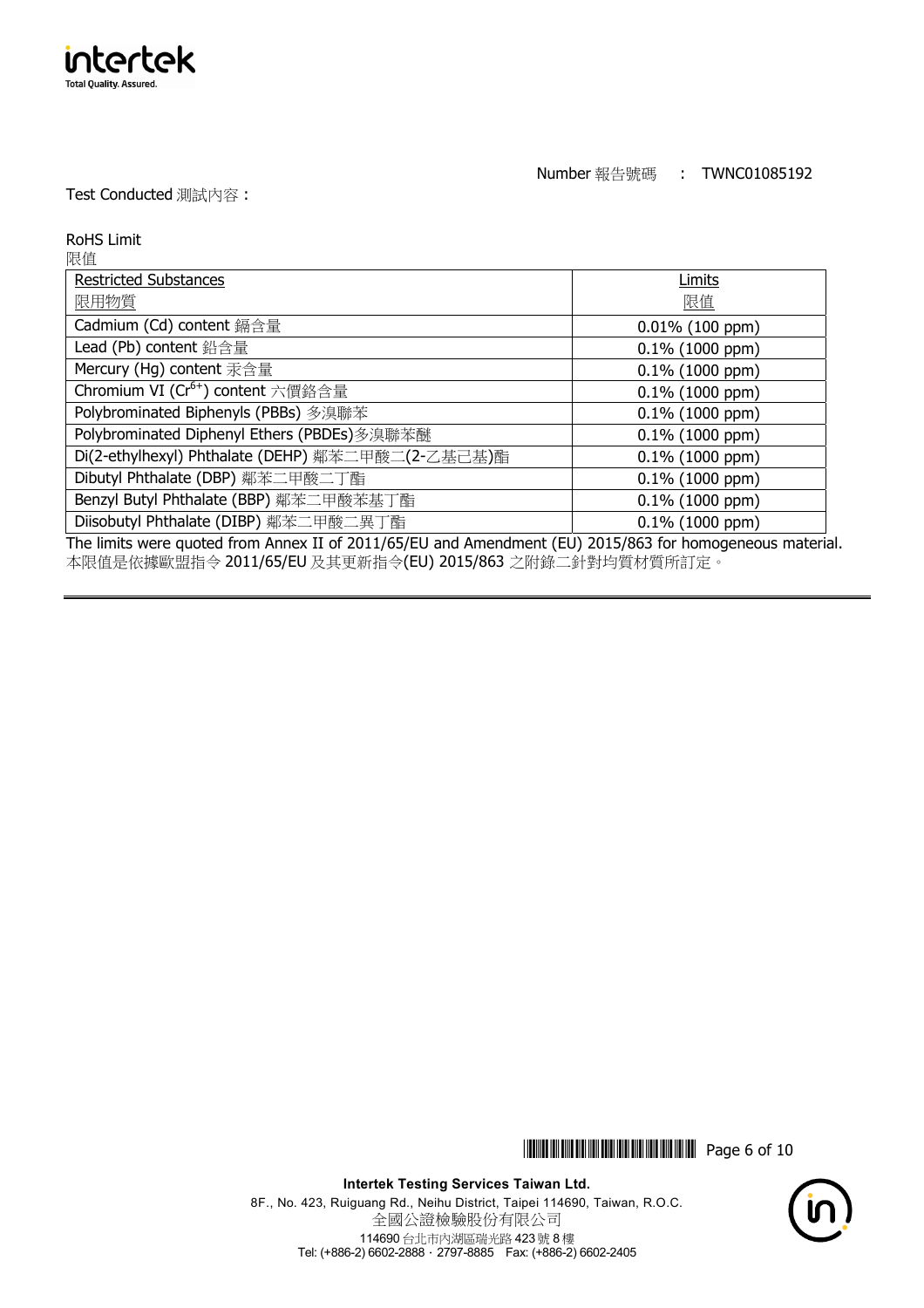

intertek

\*THJ1085192\* Page 7 of 10

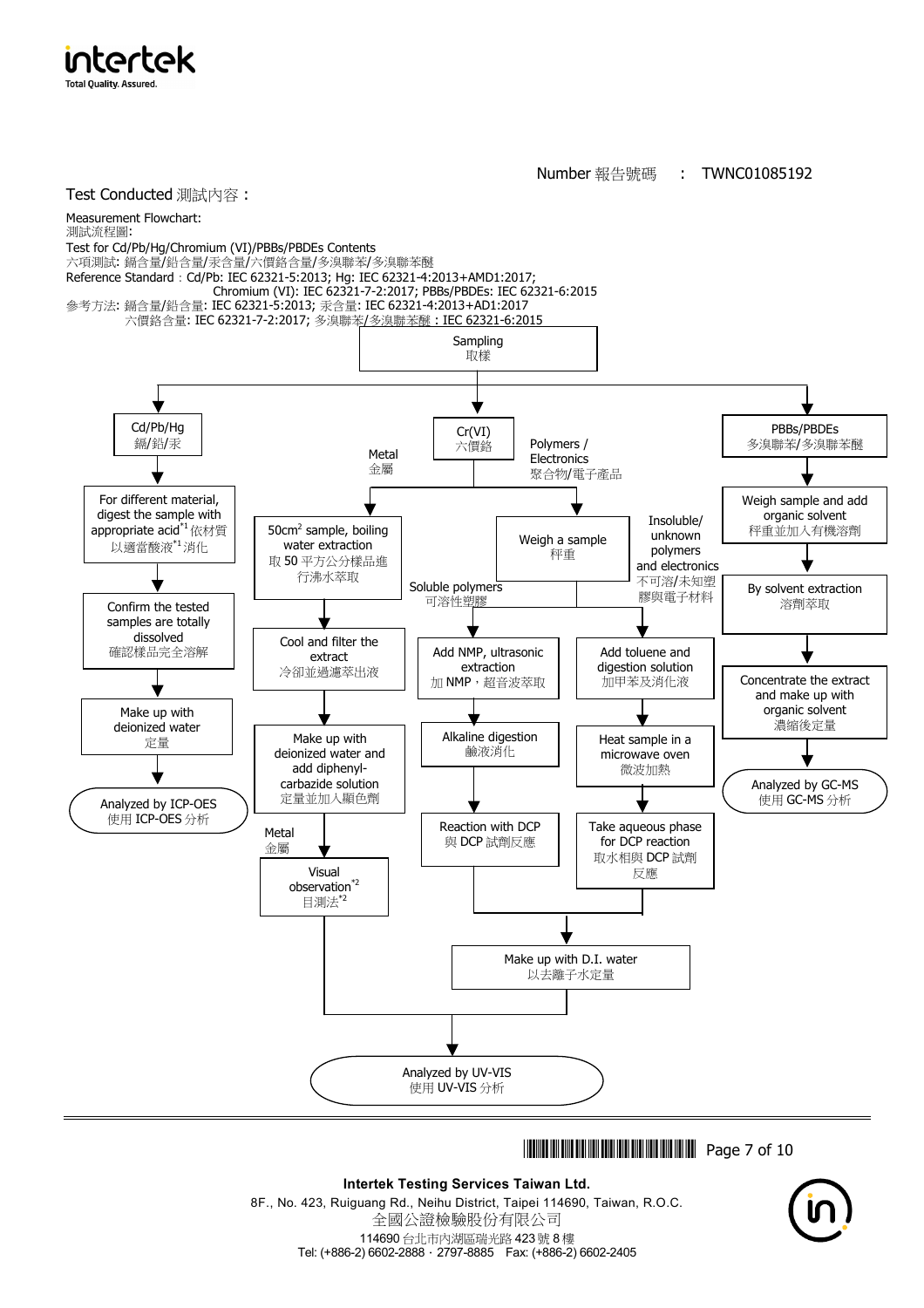

Test Conducted 測試內容 :

Remark 備註:

\*1: List of Appropriate Acid 各材質添加酸液如下表:

| Material 材質      | Acid Added for Digestion 添加酸液種類                                                                         |
|------------------|---------------------------------------------------------------------------------------------------------|
| Polymers 聚合物     | HNO <sub>3.</sub> HCl,HF,H <sub>2</sub> O <sub>2.</sub> H <sub>3</sub> BO <sub>3</sub> 硝酸、鹽酸、氫氟酸、雙氧水、硼酸 |
| Metals 金屬        | HNO <sub>3.</sub> HCl,HF 硝酸、鹽酸、氫氟酸                                                                      |
| Electronics 電子產品 | HNO <sub>3.</sub> HCl,H <sub>2</sub> O <sub>2.</sub> HBF <sub>4</sub> 硝酸、鹽酸、雙氧水、氟硼酸                     |

 $*$ 2: If sample solution is significantly more intense than 0.13 µg/cm<sup>2</sup> equivalent comparison standard, Chromium VI would be determined as detected, the result of visual observation is positive. 當待測樣品溶液顏色明顯比 0.13 μg/cm<sup>2</sup> 深,採用目測法判定六價鉻結果為陽性。

\*THJ1085192\* Page 8 of 10

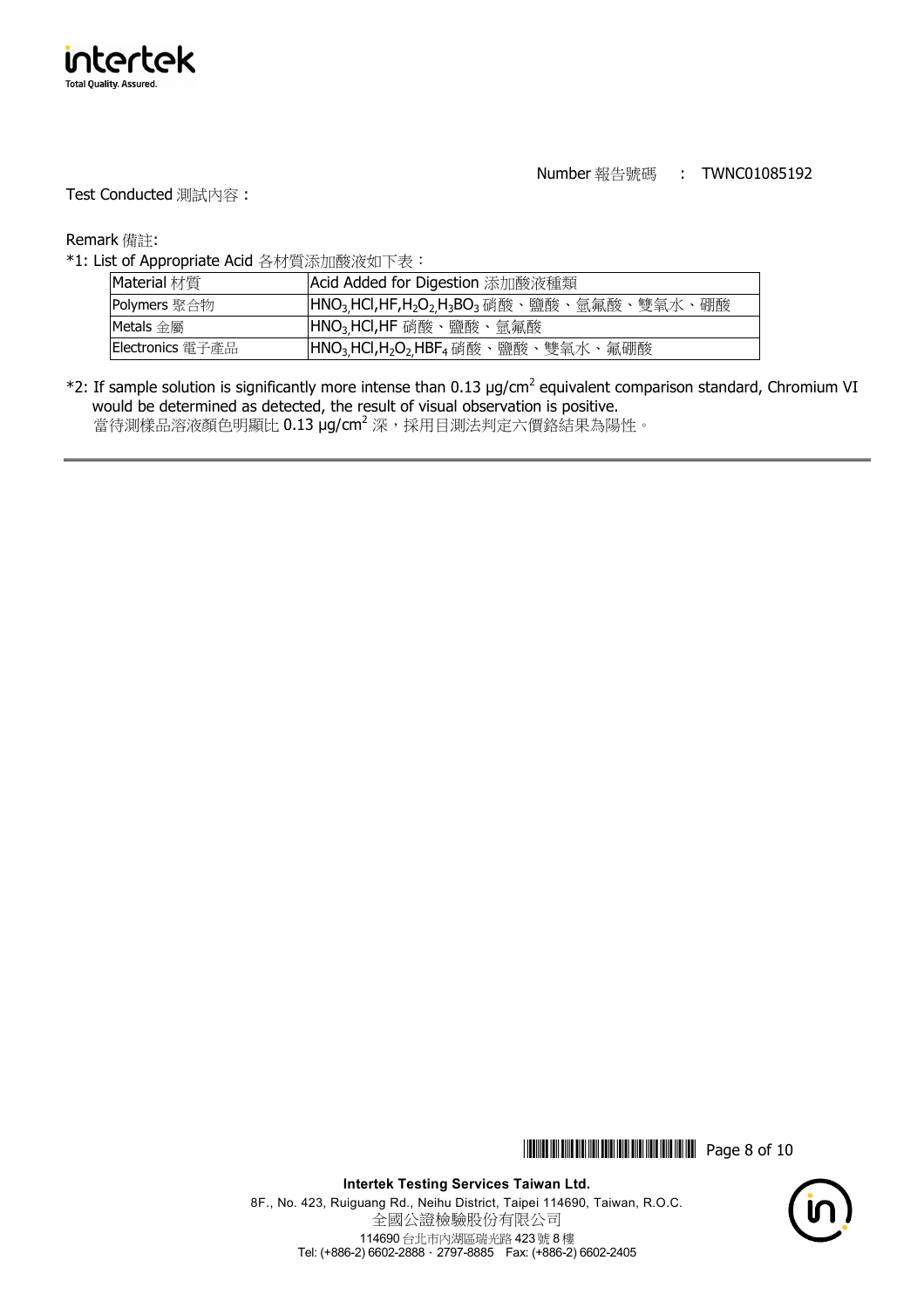

Test Conducted 測試內容 :

Measurement Flowchart 測試流程圖:

Test for Phthalates Content 鄰苯二甲酸酯測試 Reference Method 參考方法: IEC 62321-8:2017



**THEFT IN SET OF 108 1999 IN STREET IN STREET IN STREET IN STREET IN STREET IN STREET IN STREET IN STREET IN ST**